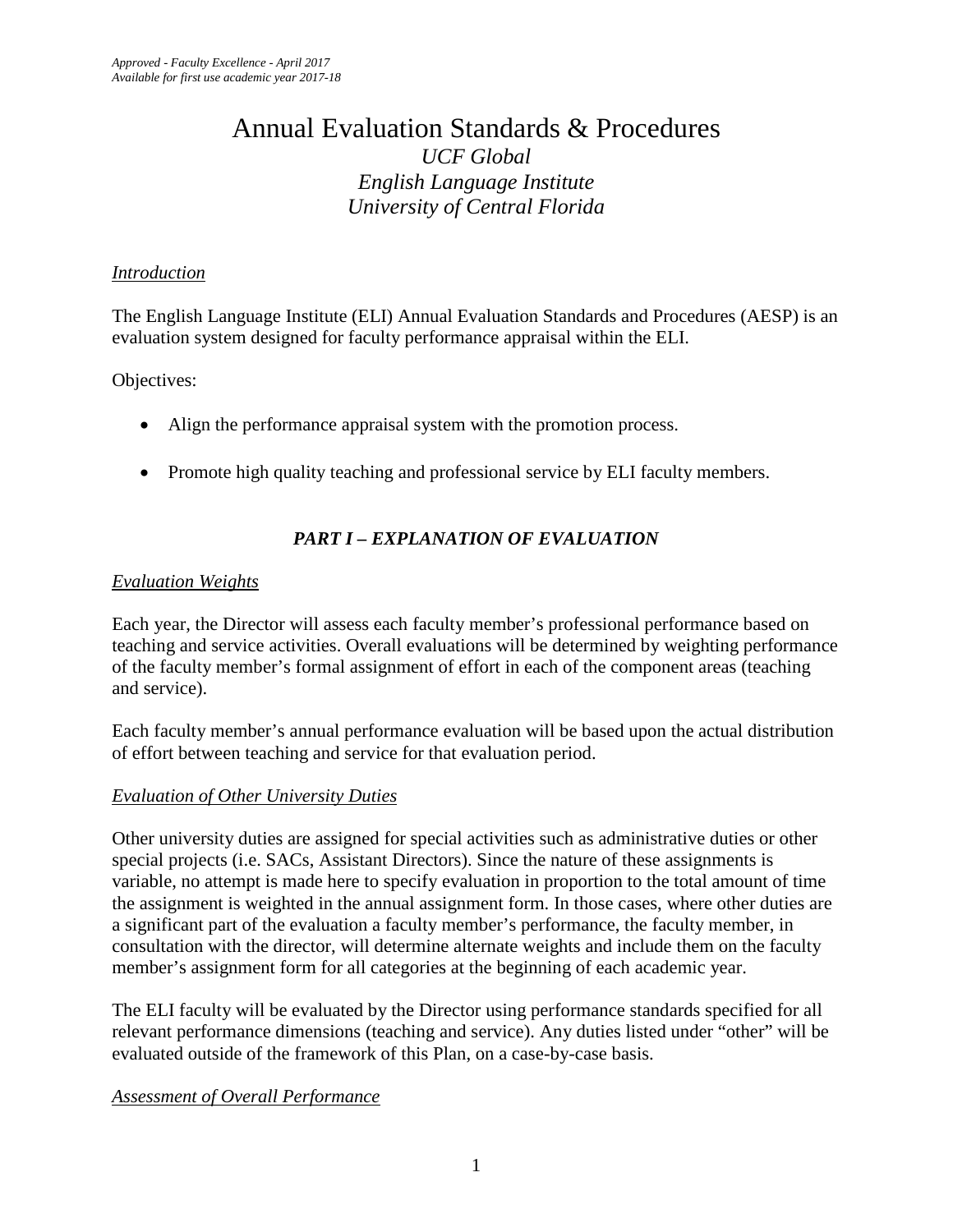Consistent with University policy and published schedules, during the Spring of each year, faculty members will prepare and submit an annual report to the Director for review and evaluation. The overall evaluation rating and the rating of each area of professional activity (teaching and service) will be based on the scale shown in Table 1. A faculty member's overall evaluation will be a weighted average of scaled points (cf. Table 1) earned for each performance activity and the assignment of effort for a particular faculty member. However, a faculty member's overall evaluation rating cannot exceed the evaluation rating s/he received on his/her highest weighted assignment dimension. For example, a faculty member with 0.90 teach and 0.10 service would be evaluated as follows: teaching, above satisfactory (3.00); service, outstanding (4.00). The calculated overall performance would be  $(.90 \times 3.00) + (.10 \times 4.00) =$ 3.10, which equates to "Outstanding." However, the overall evaluation cannot be higher than the teaching evaluation of "Above Satisfactory"; therefore, the overall evaluation would be "Above Satisfactory."

| <b>Evaluation</b>         | <b>Rating Score for</b><br><b>Individual</b><br>Dimensions of<br><b>Assignment</b> | <b>Range Values for</b><br><b>Weighted Overall</b><br>Rating |
|---------------------------|------------------------------------------------------------------------------------|--------------------------------------------------------------|
|                           |                                                                                    |                                                              |
| Outstanding               | 4.00                                                                               | $3.5 - 4.0$                                                  |
|                           |                                                                                    |                                                              |
| <b>Above Satisfactory</b> | 3.00                                                                               | $2.5 - 3.4$                                                  |
|                           |                                                                                    |                                                              |
| Satisfactory              | 2.00                                                                               | $1.5 - 2.4$                                                  |
|                           |                                                                                    |                                                              |
| Conditional               | 1.00                                                                               | $0.50 - 1.4$                                                 |
|                           |                                                                                    |                                                              |
| Unsatisfactory            | $0.00\,$                                                                           | $0.0 - 0.49$                                                 |

**Table 1 Evaluation Scale**

## *Relationship Between Annual Evaluation and Promotion*

The result of a faculty member's annual evaluation in the ELI is just one of numerous components that are examined in the University promotion process. Therefore, it should NOT be construed that achieving a satisfactory or higher rating in any or all annual evaluations will automatically result in a positive promotion decision.

## *Modification of the Annual Evaluation Standards Procedures*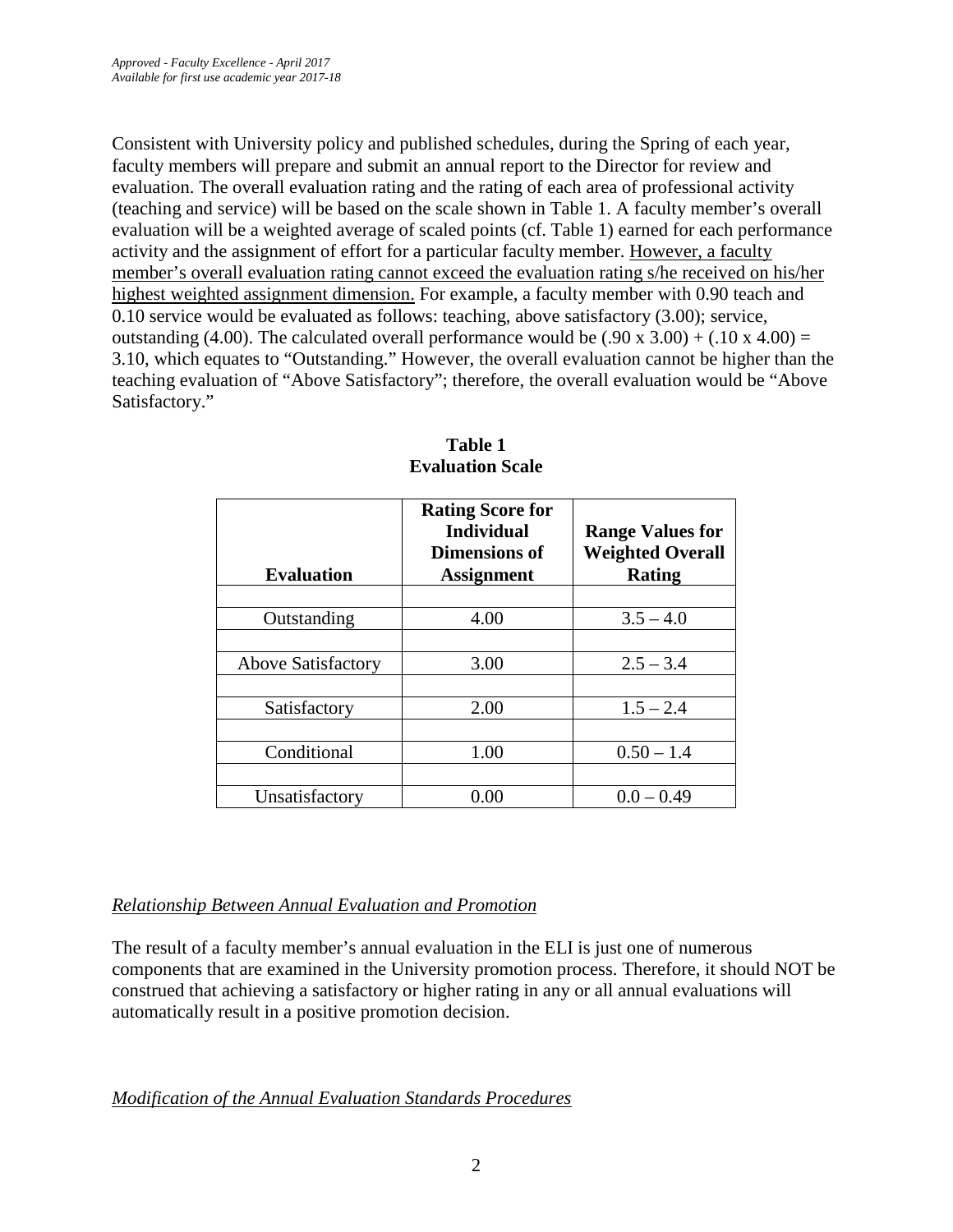The Plan may require periodic changes and will be revised in accordance with the Collective Bargaining Agreement and changes in the ELI's missions and objectives.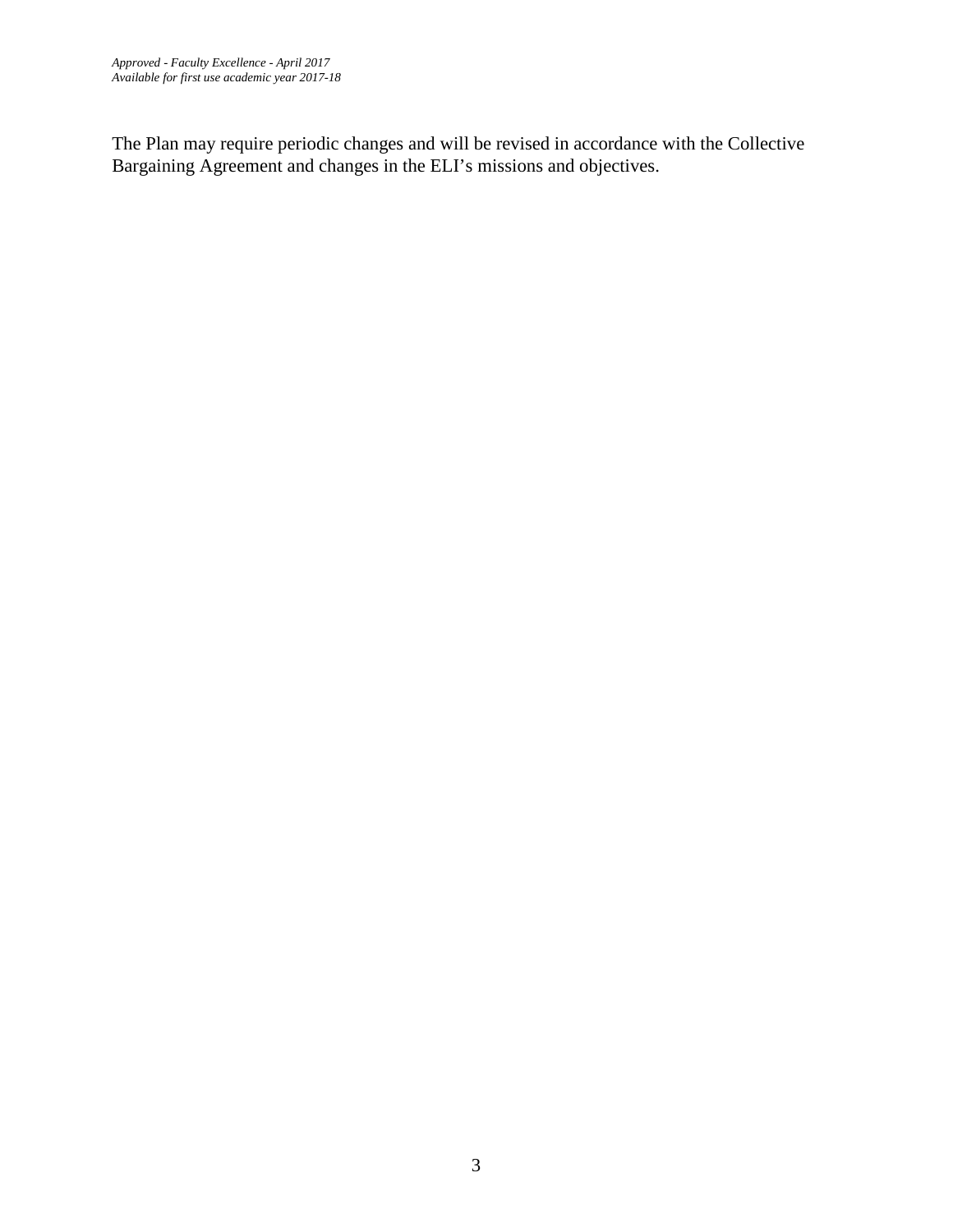## *PART II – EVALUATION OF TEACHING AND SERVICE*

## **EVALUATION OF TEACHING PERFORMANCE**

The English Language Institute is committed to excellence in teaching and maintaining the highest standards of the profession. The criteria that follow set minimum standards for satisfactory performance as well as for criteria for assessing contributions to the institute's teaching mission that merit an above satisfactory or outstanding evaluation.

The Director will evaluate the teaching component of each faculty member's assignment and rate this performance using the evaluation scale shown in Table 1. The teaching evaluation will be based only on teaching activities during the current evaluation year (Fall and Spring). The Director's evaluation of teaching performance will be based on many factors, which faculty members should document as thoroughly as possible to meet the evaluation standards outlined in this document.

#### **Unsatisfactory**

Failure to meet the minimum conditions for satisfactory performance for two or more consecutive evaluations or in relation to written instructions for improvement from the Director.

#### **Conditional**

Failure to meet the minimum conditions for satisfactory performance, which results in written instructions for improvement from the Director.

#### **Satisfactory**

The faculty member must satisfy the following criteria to receive a rating of Satisfactory:

- Fulfilling: regularly, almost always, or always
- Not fulfilling: only sometimes, rarely, or never
- 1. Meets classes on a regular basis as scheduled
- 2. Takes daily attendance on Webcourses
- 3. Schedules and maintains regular office hours
- 4. Checks out books at the beginning of the semester on time
- 5. Checks in books at the end of the semester on time
- 6. Provides clear and detailed course syllabi that meet the ELI guidelines
- 7. Makes syllabi available to students on Webcourses
- 8. Submits weekly lesson plans before the following academic week begins
- 9. Teaches and assesses courses according to the skill sheets
- 10. Provides regular evaluative feedback on student assignments
- 11. Submits midterm progress reports by the deadline
- 12. Unless previously approved by the Director, holds a final assessment for students during the scheduled final examination period
- 13. Submits curriculum suggestions at the end of each term by the due date
- 14. Submits final grades on time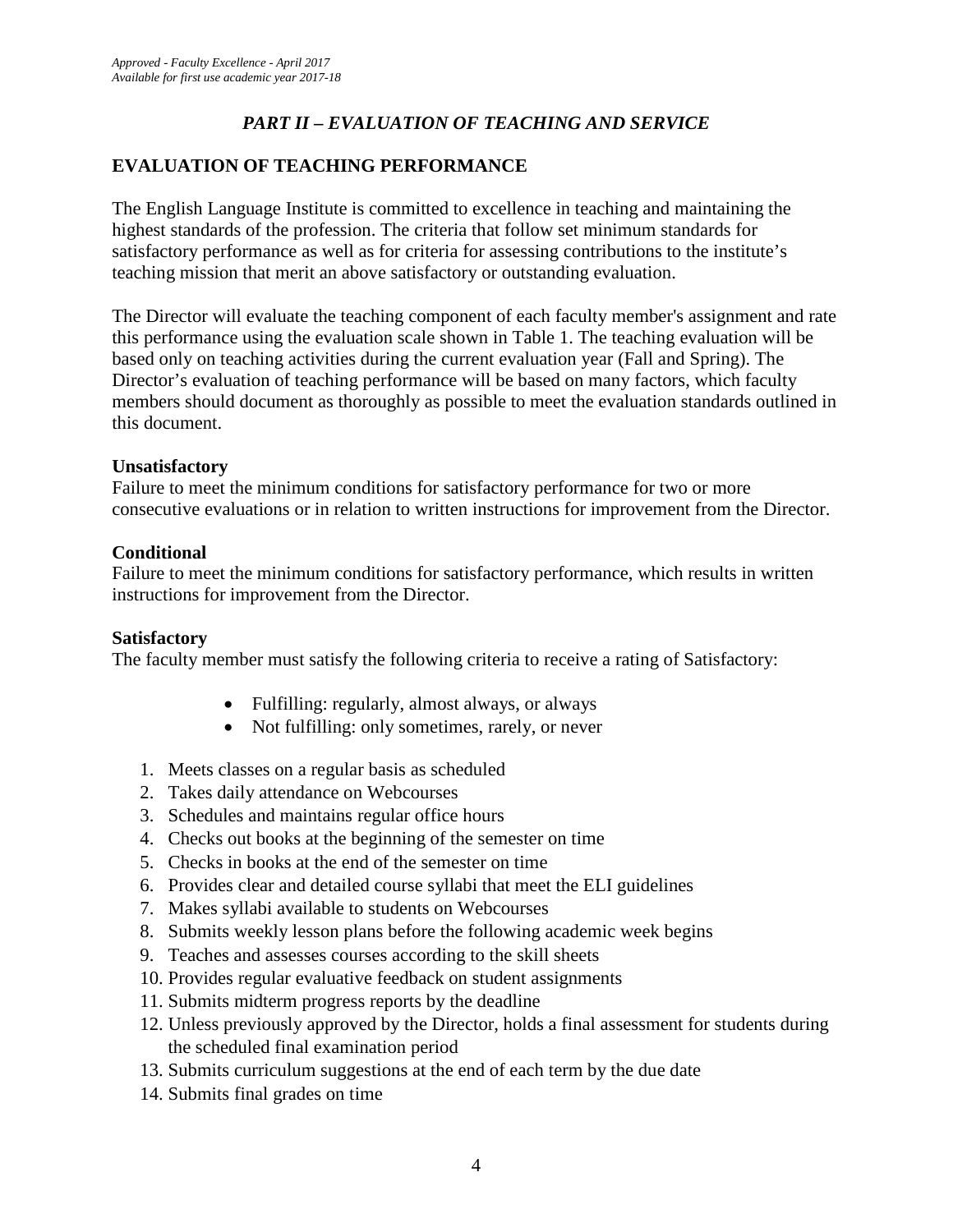## **Above Satisfactory**

The faculty member must satisfy the above criteria and three (3) of the following standards to receive a rating of Above Satisfactory:

- 1. Participates in at least 1 teaching workshop per year (FCTL, etc.)
- 2. Completes a pedagogical professional development certificate program or course
- 3. Receives a positive peer or external evaluation of teaching quality
- 4. Shows evidence of positive student learning gains on pre- and post-tests for courses taught
- 5. Positively impacts student learning by implementing innovative teaching approaches
- 6. Builds new or cultivates existing partnerships across the UCF campus to enhance student learning
- 7. Implements innovative teaching strategies that the department adapts as part of the standardized curriculum
- 8. Promotes student success by effectively using UCF service learning students to create a community of learners
- 9. Presents at a local professional conference in TESOL or a related field on a pedagogical topic
- 10. Presents at a regional professional conference in TESOL or a related field on a pedagogical topic
- 11. Presents at a state professional conference in TESOL or a related field on a pedagogical topic
- 12. Presents at an national/international professional conference in TESOL or a related field on a pedagogical topic
- 13. Maintains innovative teaching approaches, including technological and service-learning strategies to create a community of learners
- 14. Receives at least "Very Good" in the Student Perception of Instruction ratings from at least 70% of the evaluations completed in each course taught
- 15. Receives a rating of at least 80% on the instructor evaluation form from the Director
- 16. Contributes to the development of a new course (must document involvement on at least 50% of the project)
- 17. Receives compensation or funding through a university grant awarded for developing teaching materials (e.g. FCTL, Information Fluency)
- 18. Conducts a workshop outside the department for a university or national organization. (ACTFL, TESOL)
- 19. Effectively teaches at least one online course
- 20. Acquires a program grant or other funding which advances the teaching mission
- 21. Secures funding for acquisition of equipment that enhances student learning
- 22. Submits a Teaching Portfolio (must include teaching philosophy and evidence of success in teaching, such as student evaluations, faculty peer observations, Director observation, and other documentation)
- 23. Performs some other noteworthy teaching activity that is not included in the above items. Faculty must submit documentation of such teaching activity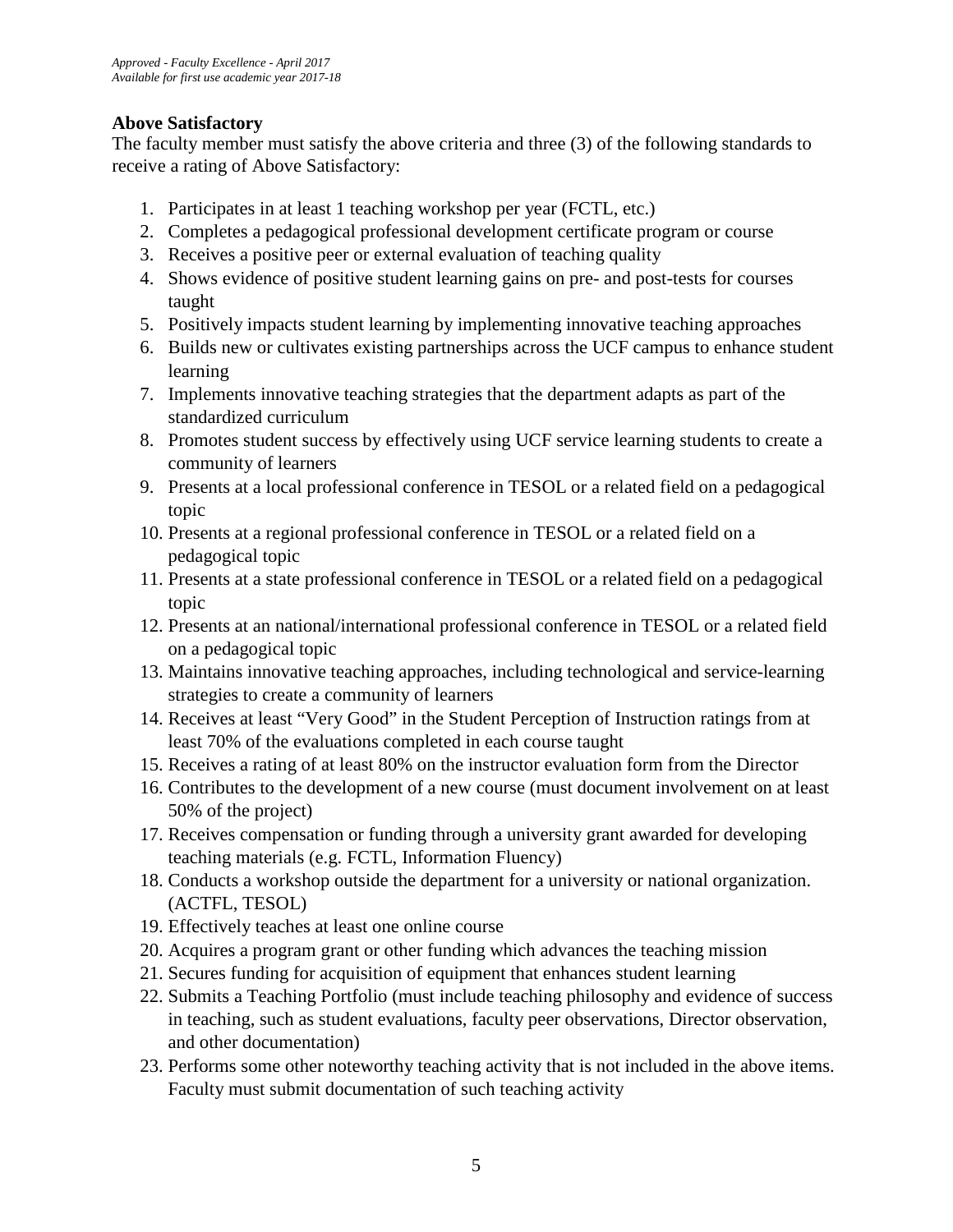## **Outstanding**

The faculty member must satisfy the above criteria, including the criteria to meet the Above Satisfactory rating, and one (1) of the following standards to receive a rating of Outstanding:

- 1. Fulfills a total of six (6) of the standards in the Above Satisfactory category
- 2. Receives "Excellent" on the Student Perception of Instruction ratings from at least 70% of the student evaluations submitted in each course taught during the yearly evaluation period
- 3. Receives a rating of at least 90% on the instructor evaluation form from the Director for both observations, an average of the two conducted that academic year, or 100% on at least one single evaluation
- 4. Wins the ELI Excellence Award from UCF
- 5. Wins a teaching award from a regional, national, or international organization in the faculty member's discipline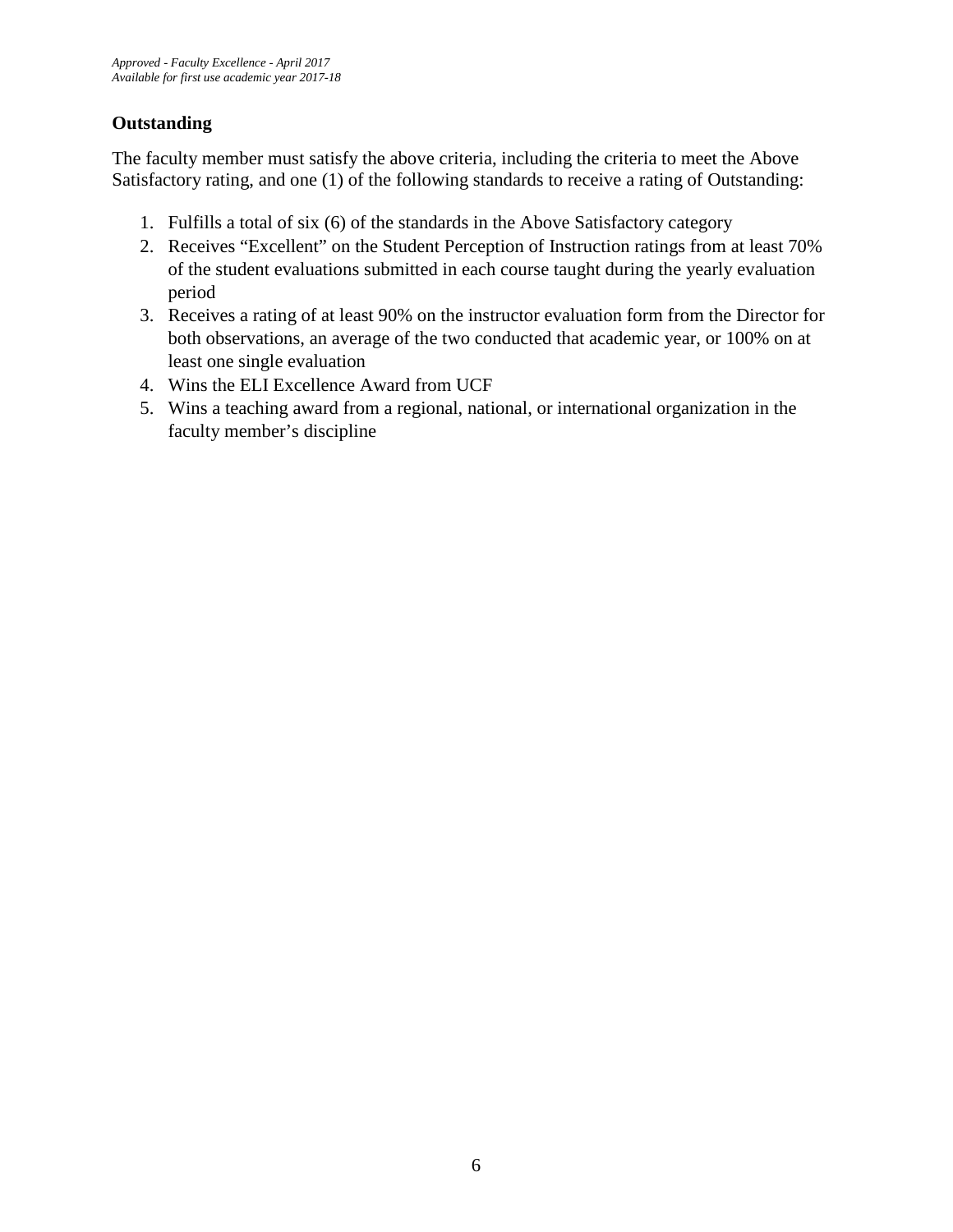## **EVALUATION OF SERVICE PERFORMANCE**

All faculty are expected to provide service to the English Language Institute. Service will be assigned in accordance with the Assignment of Duties form, and all service must be documented to be considered.

### **Unsatisfactory**

Failure to meet the minimum conditions for satisfactory performance for two or more consecutive evaluations or in relation to written instructions for improvement from the Director.

## **Conditional**

Failure to meet the minimum conditions for satisfactory performance, which results in written instructions for improvement from the Director.

#### **Satisfactory**

All faculty are expected to

- 1. attend faculty meetings on a regular basis unless granted permission to be absent by the director
- 2. attend ELI student activities that replace normally scheduled IEP classes on a regular basis unless granted permission to be absent by the director
- 3. attend the ELI's completion ceremony at the end of each semester unless granted permission to be absent by the director

Not satisfying the above three (3) expectations along with other service criteria (e.g. SAC Service) automatically results in an unsatisfactory rating; satisfying only one (1) category above automatically results in a conditional rating.

## *SAC Administrative duties*

Instructors serving as skill-area coordinators must satisfy the above three (3) criteria as well as the five (5) criteria listed below (by their respective due dates) to receive a rating of Satisfactory. All other

- 1. Ensure that all skill sheets are updated for the respective skill area
- 2. Check all syllabi for the respective skill area
- 3. Coordinate standardized midterm exams for all courses under the respective skill area
- 4. Coordinate standardized final exams for all courses under the respective skill area
- 5. Observe and complete the observation form for all first time GTAs under the respective skill area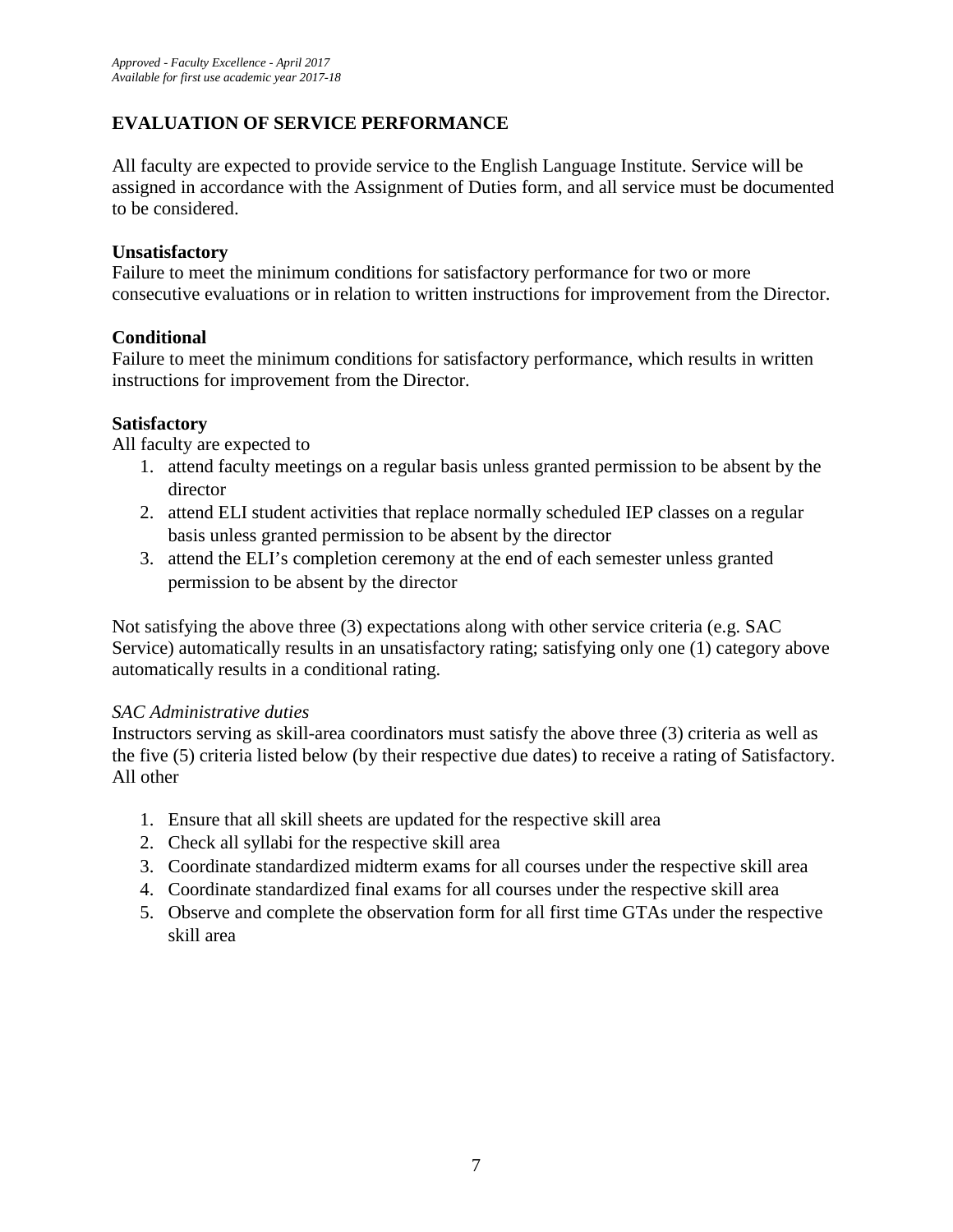## **Above Satisfactory**

The faculty member must satisfy the above three (3) criteria along with other service criteria (e.g. SAC Service) and three (3) of the following standards to receive a rating of Above Satisfactory.

## **Outstanding**

The faculty member must satisfy the above three (3) criteria along with other service criteria (e.g. SAC Service) and six (6) of the following standards to receive a rating of Outstanding.

- 1. Serves on an ELI committee
- 2. Serves in an administrative support role defined by the ELI Director (Historian, Resource Room Coordinator, HELP Lab Coordinator, Conversation Hour Coordinator, Placement Coordinator, et al.)
- 3. Serves on a search committee
- 4. Serves on a UCF committee
- 5. Chairs an ELI or UCF committee
- 6. Leads an ELI organization or club
- 7. Prepares a proposal for a new course or program
- 8. Attends an ELI social event outside of normal teaching hours
- 9. Attends a local, regional, state, national, or international professional conference in TESOL or a related field
- 10. Presents at a local professional conference in TESOL or a related field on a nonpedagogical topic
- 11. Presents at a regional professional conference in TESOL or a related field on a nonpedagogical topic
- 12. Presents at a state professional conference in TESOL or a related field on a nonpedagogical topic
- 13. Presents at a national professional conference in TESOL or a related field on a nonpedagogical topic
- 14. Presents at an international professional conference in TESOL or a related field on a nonpedagogical topic
- 15. Gives a public lecture in their field to a local or regional group or organization on a nonpedagogical topic
- 16. Serves as an officer for a local, regional, state, national or international professional organization relating to the field (TESOL, et al.)
- 17. Evaluates a manuscript for a professional journal or assesses a book for publication for a press
- 18. Publishes a book review in a journal relating to the field
- 19. Publishes a journal article relating to the field
- 20. Publishes a book relating to the field
- 21. Serves on a recruiting initiative
- 22. Provides an interview on a subject related to his/her profession to a local or national media outlet